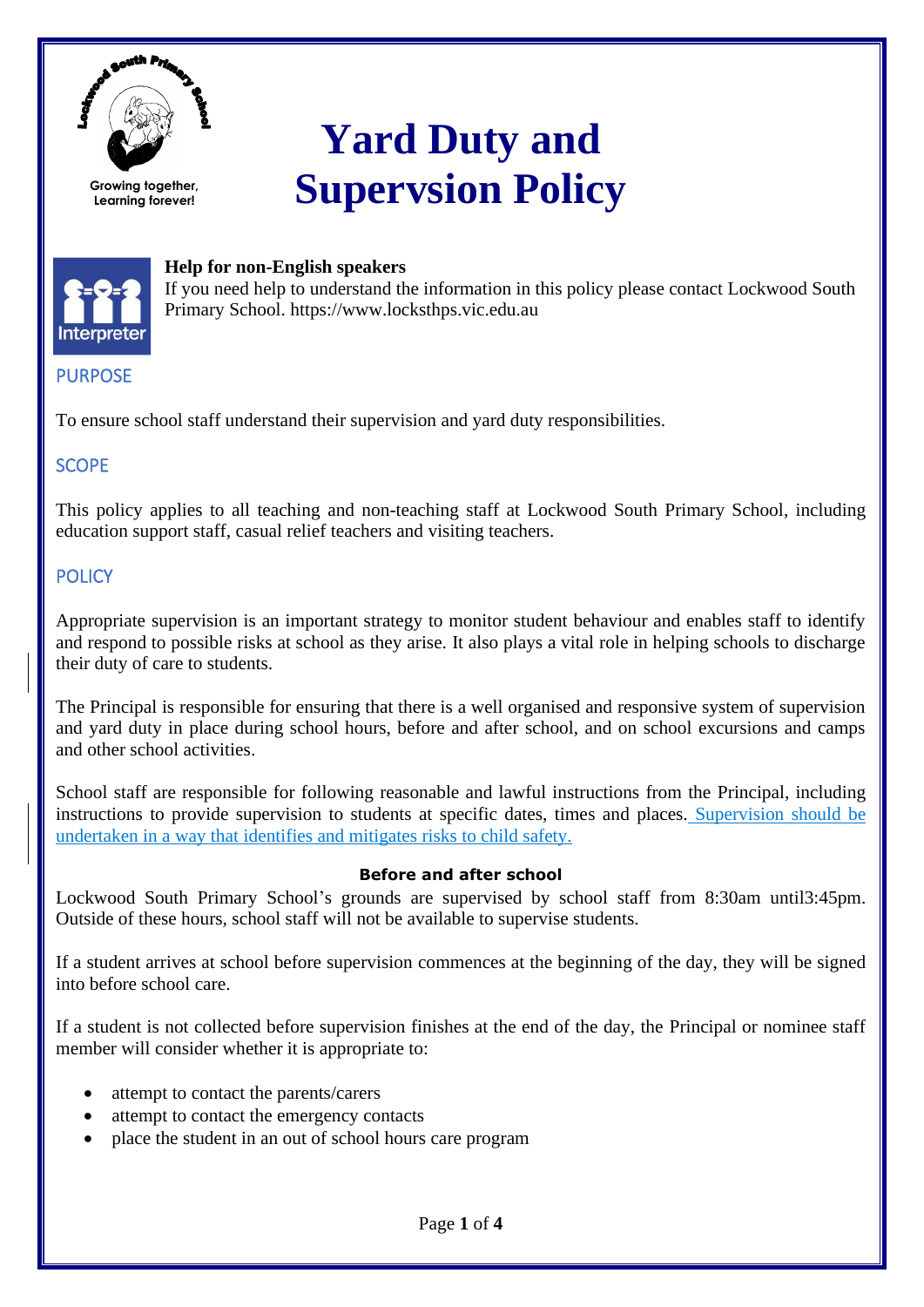## **Yard duty**

All staff at Lockwood South Primary School are expected to assist with yard duty supervision and will be included in the weekly roster.

The Principalis responsible for preparing and communicating the yard duty roster on a regular basis.

## **Yard duty equipment**

School staff must:

- wear a provided safety/hi-vis vest whilst on yard duty. Safety/hi-vis vests
- Be familiar with the yard duty information pack containing student health and safety information.

## **Yard duty responsibilities**

Staff who are rostered for yard duty must remain in the designated area until they are replaced by a relieving staff member.

During yard duty, supervising school staff must:

- methodically move around the designated zone ensuring active supervision of all students [
- where safe to do so, approach any unknown visitor who is observed on school grounds without a clear legitimate purpose, and ensure they have a visitor pass and have signed in (excluding drop off and collection periods)
- ensure students remain in their designated year level zones
- be alert and vigilant
- intervene immediately if potentially dangerous or inappropriate behaviour is observed in the yard
- enforce behavioural standards and implement appropriate consequences for breaches of safety rules, in accordance with any relevant disciplinary measures set out in the school's Student Engagement policy
- ensure that students who require first aid assistance receive it as soon as practicable
- log any incidents or near misses as appropriate

If being relieved of their yard duty shift by another staff member (for example, where the shift is 'split' into 2 consecutive time periods), the staff member must ensure that a brief but adequate verbal 'handover' is given to the relieving staff member in relation to any issues which may have arisen during the first shift.

If the supervising staff member is unable to conduct yard duty at the designated time, they should contact the Principal with as much notice as possible prior to the relevant yard duty shift to ensure that alternative arrangements are made.

If the supervising staff member needs to leave yard duty during the allocated time, they should contact the Principal but should not leave the designated area until the relieving staff member has arrived in the designated area.

If the relieving staff member- does not arrive for yard duty, the staff member currently on duty should Principal not leave the designated area until a relieving staff member has arrived.

Students will be encouraged to speak to the supervising yard duty staff member if they require assistance during recess or lunchtime.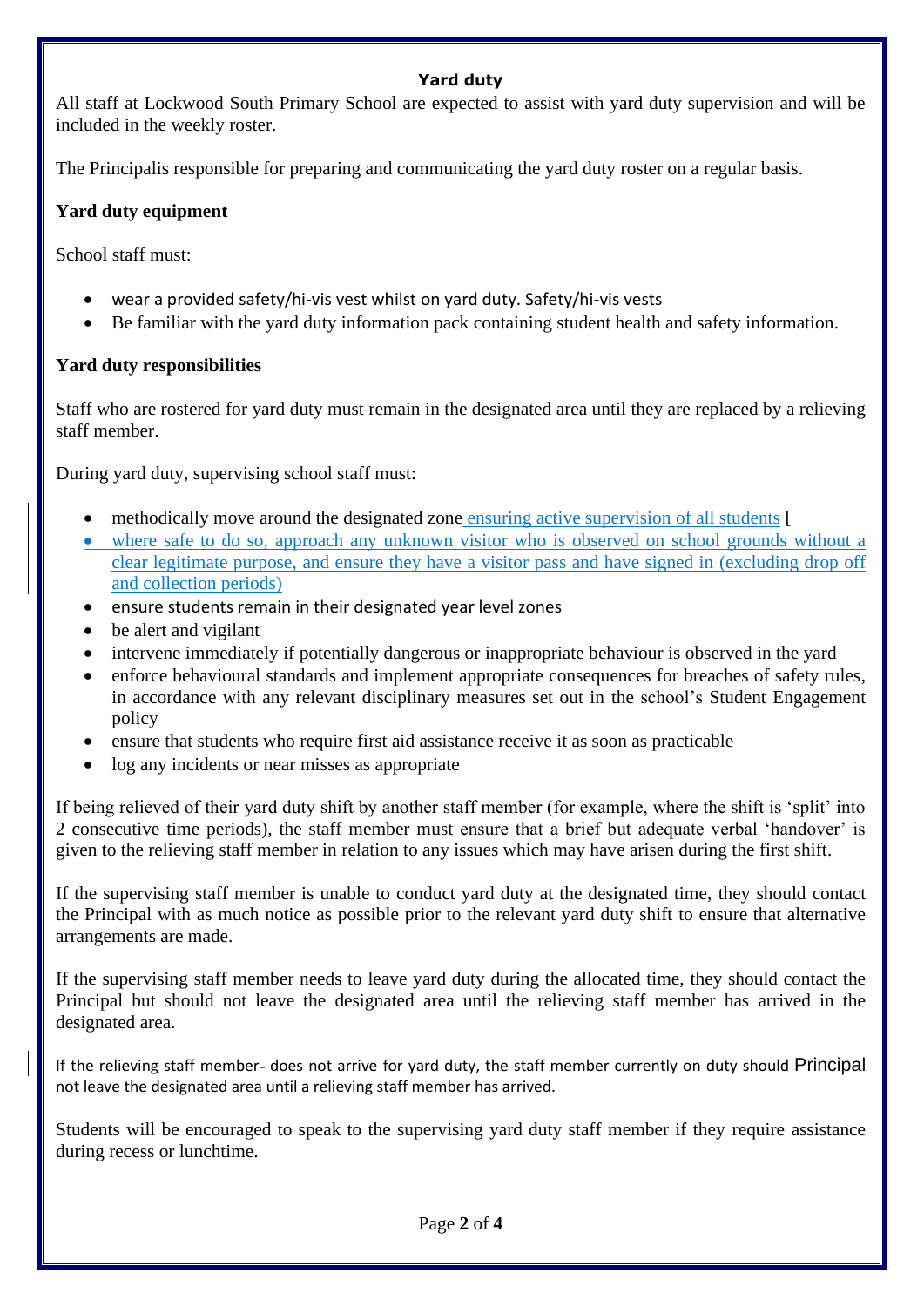#### **Classroom**

The classroom teacher is responsible for the supervision of all students in their care during class.

If a teacher needs to leave the classroom unattended at any time during a lesson, they should first contact the Principal for assistance. The teacher should then wait until a replacement staff member has arrived at the classroom before leaving.

## **School activities, camps and excursions**

The Principal and leadership team are responsible for ensuring that students are appropriately supervised during all school activities, camps and excursions, including when external providers are engaged to conduct part or all of the activity. Appropriate supervision will be planned for school activities, camps and excursions on an individual basis, depending on the activities to be undertaken and the level of potential risk involved<sub>r</sub>, and will follow the supervision requirements in the Department of Education and Training [Excursions Policy.](https://www2.education.vic.gov.au/pal/excursions/policy)

## **Digital devices and virtual classroom**

Lockwood South Primary School follows the Department's [Cybersafety and Responsible Use of](https://www2.education.vic.gov.au/pal/cybersafety/policy)  [Technologies Policy](https://www2.education.vic.gov.au/pal/cybersafety/policy) with respect to supervision of students using digital devices.

Lockwood South Primary School will also ensure appropriate supervision of students participating in remote and flexible learning environments while on school site. In these cases, students will be supervised.

While parents are responsible for the appropriate supervision of students accessing virtual classrooms from home:

- student attendance will be monitored twice daily
- any wellbeing or safety concerns for the student will be managed in accordance with our usual processes – refer to our Student Wellbeing and Engagement Policy and our Child Safety Responding and Reporting Policy and Procedures for further information.

## **Students requiring additional supervision support**

Sometimes students will require additional supervision, such as students with disability or other additional needs. In these cases, the Principal or delegate will ensure arrangements are made to roster additional staff as required. This may include on yard duty, in the classroom or during school activities.

#### **Supervision of student in emergency operating environments**

In emergency circumstances our school will follow our Emergency Management Plan, including with respect to supervision.

In the event of any mandatory period of remote or flexible learning our School will follow the operations guidance issued by the Department.

## COMMUNICATION

[Under the VRQA's Guidelines to the Minimum Standards for School Registration, schools are required to have *evidence* of how they communicate this policy to staff, students, parents, guardians and the school community. One way of producing this evidence is to include this Communication section in the policy. An alternative or additional method is to list all your school's policies in a spreadsheet and outline the communication method your school uses next to each policy. You can adapt our consolidated spreadsheet of all policies for this purpose – refer to [Communicating our Policies.](https://edugate.eduweb.vic.gov.au/edrms/keyprocess/cp/Pages/Communicating-School-Policies.aspx)

It is important to give careful consideration as to the most effective method of ensuring your staff are aware of and understand the requirements under this policy. Department policy also requires schools to regularly inform parents of your before and after school supervision arrangements. You may use our sample parent notification document for this purpose]